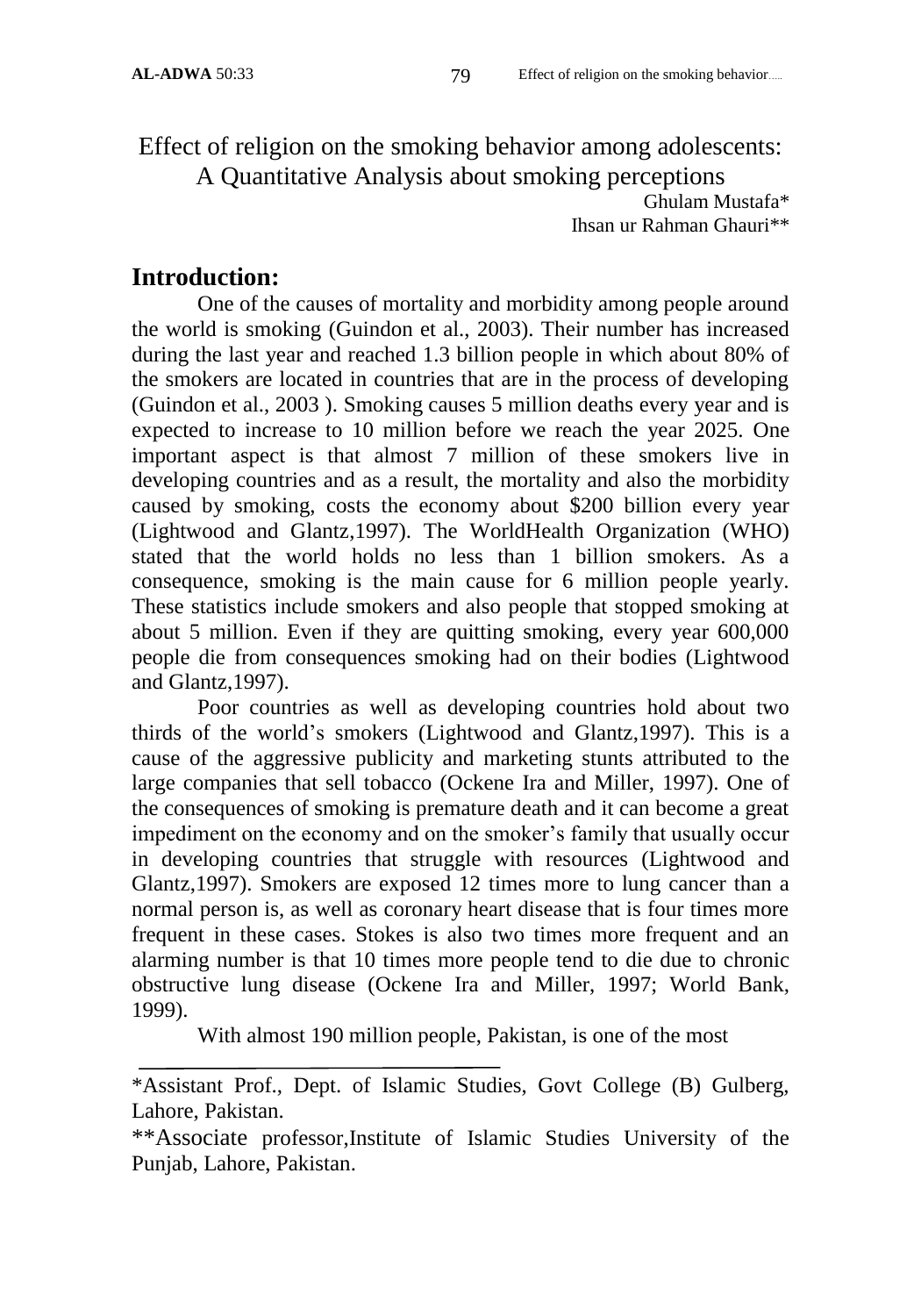populous country on Earth (World Bank, 1999). Here, only one third of the population is situated in urban areas. Recent research shows that half of the people in Pakistan will live in the urban area in 2030 due to the high migration. The numbers are dangerous as 22.3% represent the poverty line in Pakistan and the amount the government is spending on health is extremely low 2.6% (World Bank, 1999). Pakistan is exposed to a high risk of both communicable diseases, but also non communicable diseases that we will now call NCD. A study has shown that 54.9% of the deaths in Pakistan are due to NCDs (Zaman et al., 2002). In 2004, Pakistan signed the Framework Convention for Tobacco Control in order to prevent the risk of deaths. Scientist from Pakistan tried to discover what determines people to smoke, but are not specific enough as they only focused on some parts of society (Murray et al., 1983; Chassin et al., 1986; Tyas and Pederson, 1998; Conrad et al., 1992) . The numbers shown are provided by the National Health Survey of Pakistan, gathered between 1990 and 1994 and also from World Health Survey from 2002 to 2003 (Flay and Petraitis, 1994; Leatherdale et al., 2005). The World Health Survey showed that 19.9% of smokers are adults, 33.5% are represented by males and 6,2% by females (Leatherdale et al., 2005). The most used type of tobacco is through conventional cigarettes, but these are not the only ways. There are forms such as naswar or hookah or even tobacco in paan and not least, gutka (Jackson et al., 1998; Pomrehn et al., 1995). It has been recommended by the WHO that all the types of tobacco have to be monitored even if no new information have been added in since the WHO Report from 2011, as the survey from 2002 an 2003 has shown (Shaikh and Kamal, 2004). Pakistan has managed not to take place in the Global Adult Tobacco Survey also calls GATS that showed that smoking appear as soon s 14 years old in the middle countries that strive to be developed. But Pakistan should be integrated in Wave 3 very soon (Farkas et al., 2000). As previously stated, in Pakistan the prevalence of smoking has reached 36% of males and almost 9% in females. Other studies have shown that most young people in Pakistan that are constant smokers are university students at about 15% and most of them are males (Zaman et al., 2002; Shaikh and Kamal, 2004 ).

An extremely worrying fact is that 1200 children take on smoking every single day (WHO, 2005). This fact is alarming as it determines highly costs in the economic department and also it will lead to a more sickly workforce in the future, a sector that already is struggling. One of the young people justification for smoking is a multi-dimensional and a complex factor of genetics to psychological as well as economic and social. Most of the time they invoke social and also environmental issues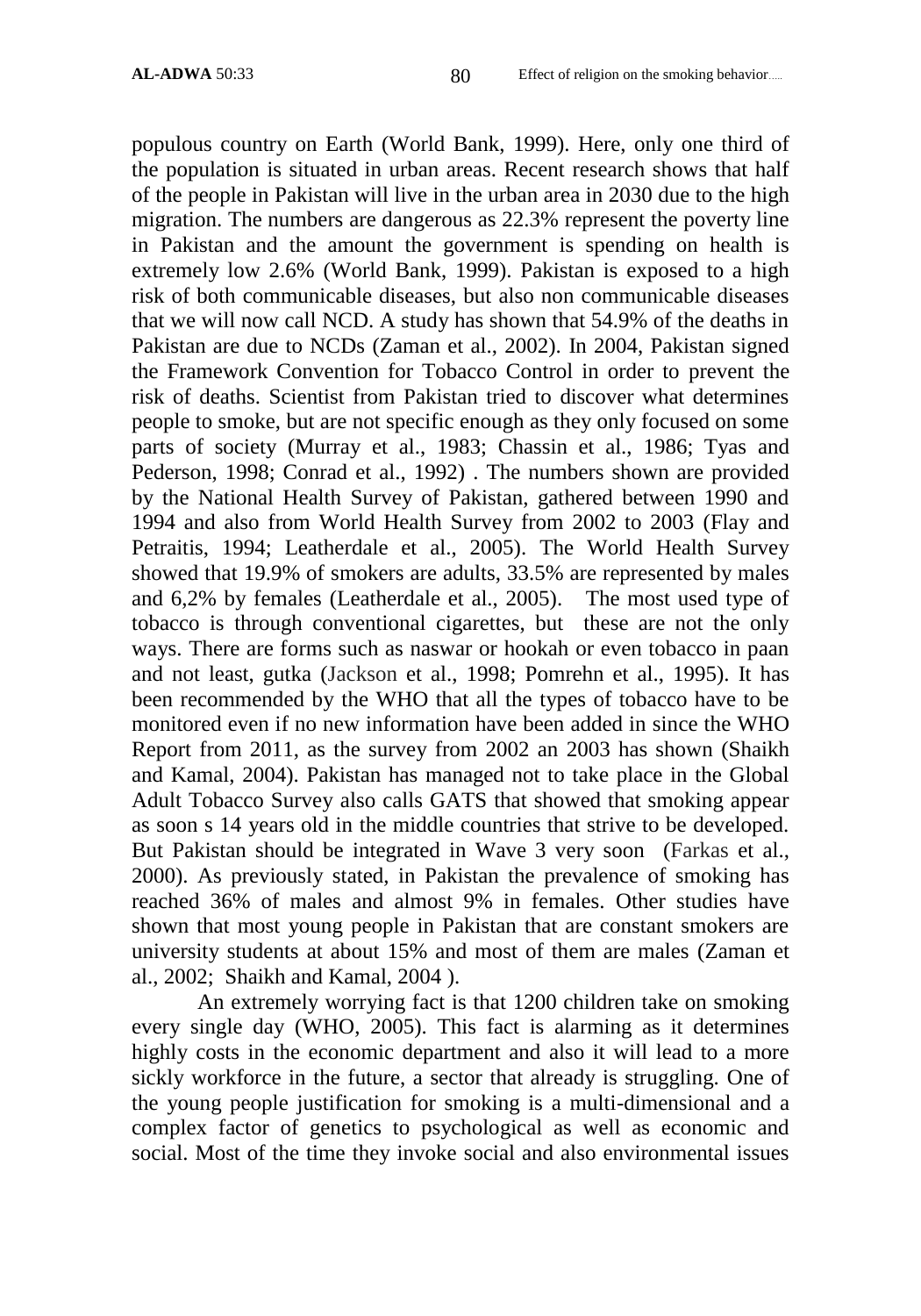such as parents that smoke or friends or people around them (Zaman et al., 2002; Jackson et al., 1998; Chassin et al., 1986).

Smoking parents are an important factor in the education of young children as they can be perceived as an example in future smoking habitual actions (Tyas and Pederson, 1998; Conrad et al., 1992 ). Studies have shown that a child with a least one smoking parent is more likely to become a smoker (Jackson et al., 1998 ). Also, some studies have highlighted that children that come from families with parents that smoke, tend to smoke more than children that don't have parents that smoke (Murray et al., 1983). As well as the parents, friends can be a great influence as studies show that children that have friends that smoke are more likely to start smoking as children that have non smoker friends will less likely start smoking in the near future (Flay and Petraitis, 1994; Leatherdale et al., 2005).

Most people start having smoking habits during the college period. This has been linked to the fact that young adults are more exposed to different social situations which they might meet and be around many smokers that will influence them into starting to smoke as well. The purpose of this paper is to examine student perception about smoking and effect of religion on the smoking behavior of young adolescents.

### **Islamic Prospective of smoking:**

Islam emphasized cleaniness and hygiene to the extent that it has been considered as part Iman (Faith). It is known fact that research smoker mouth is unclean and smells like a cigarette ash tray Accordint to Quran says:

"And forbids them what is bad" The Qur'an, Surah Al-'Araf, 7: 157

"O ye who believe! Intoxicants and gambling are an abomination of Satan's handiwork. Eschew such abominations that ye may prosper" The Quran, Surah Al Ma'idah, 5: 93

Quran further adds that smoking is nothing but a form of slow suicide. The Qur'an says:

"And slay not the life which Allah hath forbidden" The Quran, Surah, Al-Isra, 17: 33

"And make not your own hands contribute to your destruction" The Quran, Surah, Al-Baqara, 2: 195

"Nor kill or destroy yourselves for verily Allah hath been to you most merciful." The Quran, Surah, An-Nisa, 4: 29

According to Rhoads (2012), it is estimated that a smoker spent about Two Hundred Dollars in a period of 30 years excluding the money which an average smoker spent on his health care actitivies. As Quran mentioned: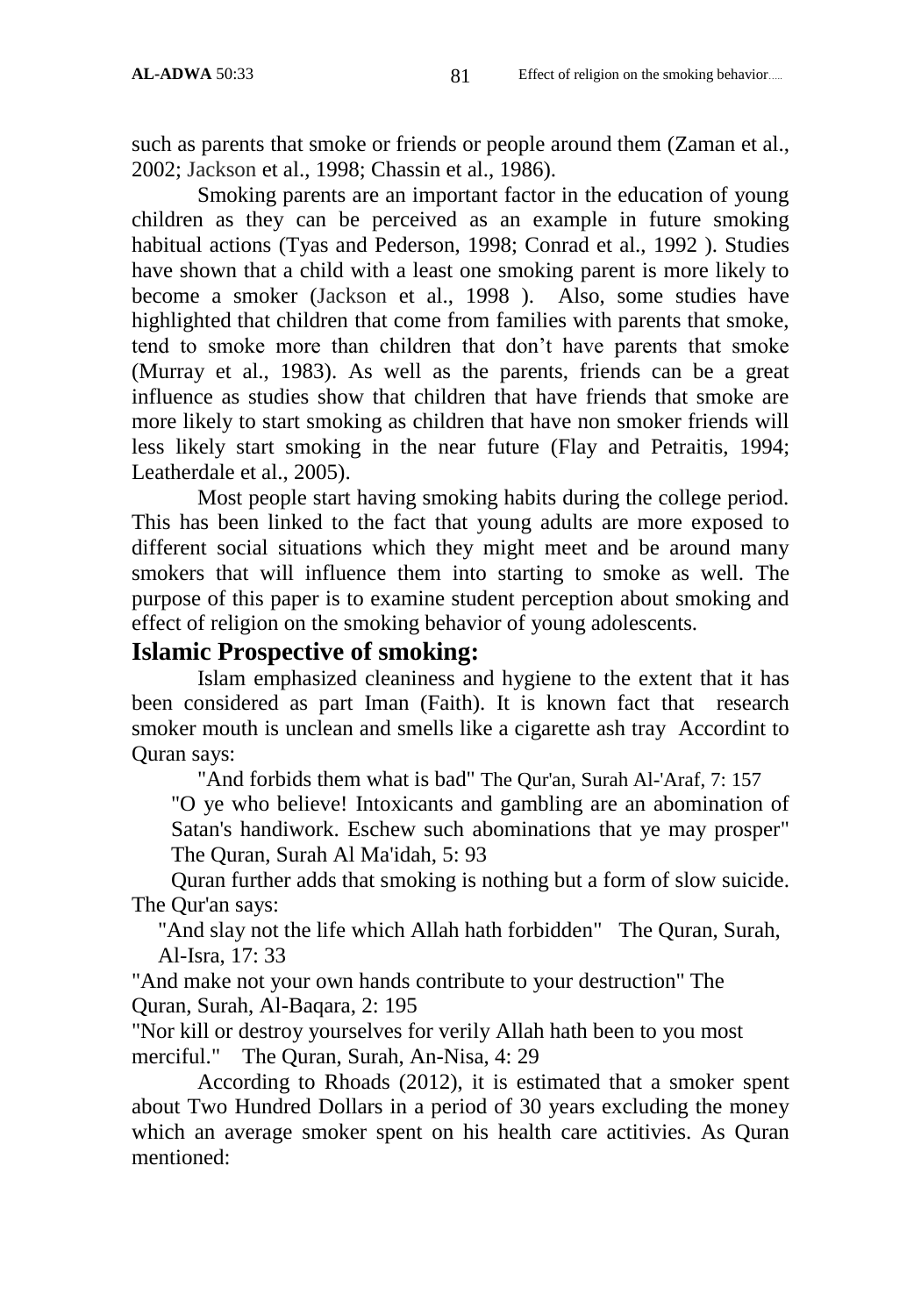"But squander not your wealth in the manner of a spend thrift, verily spendthrifts are brothers of evils" The Quran, Surah, Al-Isra, 17: 26, 27

Hence, Islam prohibit all those kind of activities (smoking and drugs), which pollute, injure or destroy human body.

#### **Methods:**

#### **Participants:**

Data was collected from children and adolescents of intermediate, undergraduate and graduate students. In order to ensure the representation of diverse socio-economic background, all selected schools, colleges and universities were from metropolitan region. Prior permission from school administration and parents were taken. Table-1 shows the demographic details about respondents, mother and father education, sibling and history of smoking etc.

## **Instrument:**

A survey questionnaire on tobacco use was created utilizing beforehand approved surveys. Classification and secrecy of respondents were kept under consideration. The survey questionnaire divided in to three parts. First part entails demographic information, while the second and third parts determine respondents perception of effect of religion on smoking behavior and general opnion of respondents towards smoking practices. The survey language was English and data was collected from school, colleges and university students.

## **Sampling:**

Data was collected using simple random sampling from children and adolscents having age range from 18 to 25 years. Data was only collected male respondents. In total, 250 questionniares were distributed, about 23 questionniares were discarded due to incomplete information. About 227 final questionnaires were considered for analysis. In order to ensure the data reliability, data collection was administered in the same way between school, colleges and universities. Moreover, trained research assistants administered questionnaires to students in their respective classrooms in a group format. Initial items were read aloud and the research assistants were available for questions throughout the administration

#### **Results**

#### **Demographics**

**Table 1** shows the results of demographics. Besides demographics, other questions were asked including general perception about smoking. Demographic information includes age, education, father education, mother education, siblings, history of smoking among family members. Moreove, respondents were asked about current frequency of smoking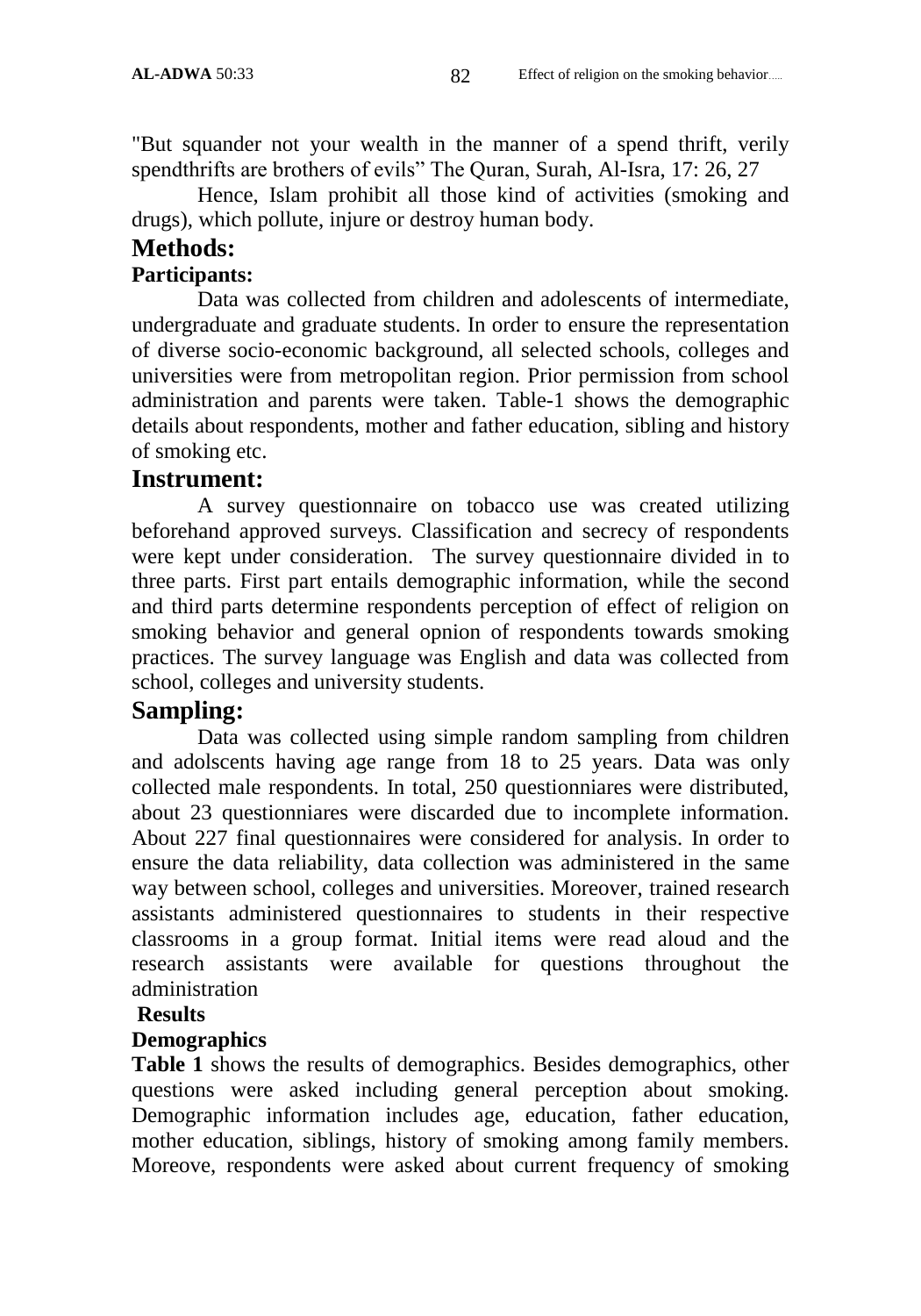daily, number of cigarette smoke daily, number of cigarette advertisements seen in last 30 days, starting age of smoking, types of smoking and expenses on smoking per week are considered control variables in the study.

The measures for control variables are as follow: age as an interval scale  $(1=18-20, 2=21-22, 3=22-25, 4=25 \text{ and above})$ ; education as categorical variable (1= Intermediate, 2=Under Graduate, 3=Graduate); father and mother education as categorical variable (1=Primary/Middle, 2=Matric/Intermediate, 3=Bachelor, 4=Master & above); sibling as four point scale ranging from 1 (0) to 4 (8 and above); history of smoking among family members as categorical variable (1= Parents Smoke, 2=Brothers Smoke, 3=Grandparents Smoke, 4=Cousin Smoke); current frequency of smoking daily as four point scale ranging from 1 (once a week) to 4 (not at all); number of cigarette smoke daily as four point scale ranging from  $1$  (<1) to 4 (5 & above); number of cigarette advertisements seen in last 30 days as categorical variable (1=none, 2=few, 3=many); starting age of smoking as four point scale ranging from 1 (10 years) to 4 (<10 years); who motivated you to start smoking as categorical variable (1=friends, 2=media, 3=family); Expenses on smoking per week (in rupees) as 3 point scale ranging from  $1(100-500)$  to 3 (500-1000); and types of smoking as categorical variable (1=Cigarette, 2=Shisha / Water Paper, 3=E- Cigarette).

Results in table-1 shows that most of the respondents were between the age of 21-25 ( about 73 percent) and their qualification is undergraduate (81 percent). Among parents, father education level (Matric/Intermediate= 48.5 percent) is high than that of mother ( Matric/Intermediate  $= 38.8$  percent). About 53 percent of respondent were have 4-7 siblings, shows larger family size. Resutls revealed that most of the respondents started smoking inspired from their cousions (45.4 percent); and not from their parents or grand parents, however, their smoking frequency is low (Once a week= 22 percent) and most of the respondents smokes <1 cigarrete on daily basis (54 percent). Similarly, the percentage of adverts seens is also low (None = 52.4 percent). Amazingly, most of the respondents smoking starting age is between 14 to 17 year (79 percent) and most of them were motivated by their friends (73.1 percent) and they prefer to smoke cigarette (73.6 percent).

| 1 avit-1                    | Demograme Details of Respondents |                   |  |
|-----------------------------|----------------------------------|-------------------|--|
| <b>Variables</b>            | <b>Frequency</b>                 | <b>Percentage</b> |  |
| Age<br>$18-20$<br>$21 - 22$ | 53<br>80                         | 23.3<br>25 J      |  |

| <b>Table-1</b> |  | Demograhic Details of Respondents |
|----------------|--|-----------------------------------|
|----------------|--|-----------------------------------|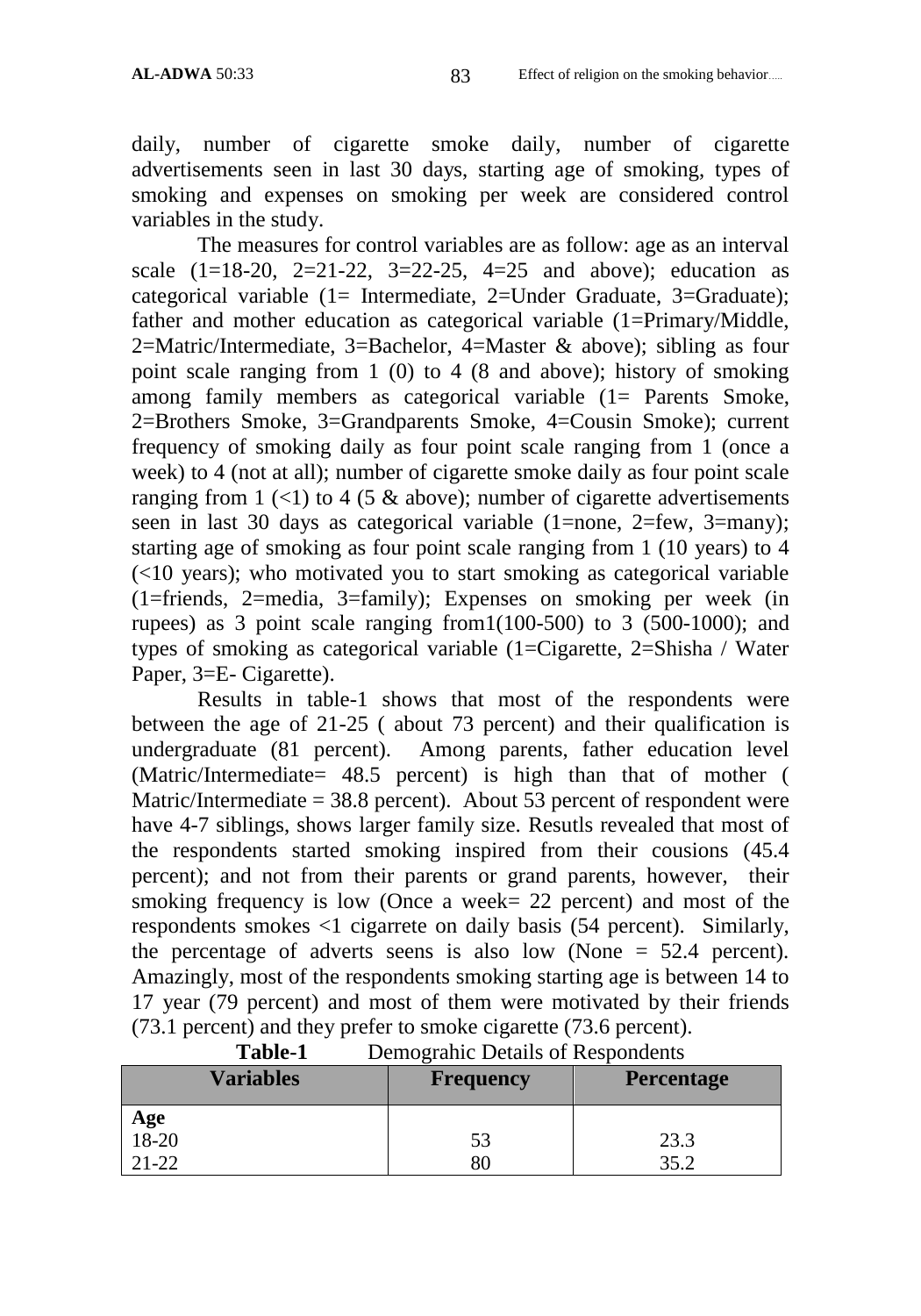| $22 - 25$                         | 86  | 37.9 |
|-----------------------------------|-----|------|
| $25+$                             | 8   | 3.5  |
| <b>Education</b>                  |     |      |
| Intermediate                      | 3   | 1.3  |
| <b>Under Graduate</b>             | 184 | 81.1 |
| Graduate                          | 40  | 17.6 |
| <b>Father Education</b>           |     |      |
| Primary/Middle                    | 24  | 10.6 |
| Matric/Intermediate               | 110 | 48.5 |
| <b>Bachelor</b>                   | 52  | 22.9 |
| Master & Above                    | 41  | 18.1 |
| <b>Mother Education</b>           |     |      |
| Primary/Middle                    | 89  | 39.2 |
| Matric/Intermediate               | 88  | 38.8 |
| <b>Bachelor</b>                   | 29  | 12.8 |
| Master & Above                    | 21  | 9.3  |
|                                   |     |      |
| <b>Siblings</b><br>$\overline{0}$ | 1   | .4   |
| $0 - 3$                           | 83  | 36.6 |
| $4 - 7$                           | 121 | 53.3 |
| 8 and above                       | 22  | 9.7  |
| <b>History of smoking among</b>   |     |      |
| family members                    |     |      |
| <b>Parents Smoke</b>              | 48  | 21.1 |
| <b>Brothers Smoke</b>             | 39  | 17.2 |
| <b>Grandparents Smoke</b>         | 37  | 16.3 |
| Cousin Smoke                      | 103 | 45.4 |
| <b>Current frequency of</b>       |     |      |
| smoking Daily                     |     |      |
| Once a week                       | 50  | 22   |
| Once a month                      | 25  | 11   |
| Occasionally                      | 43  | 18.9 |
| Not at all                        | 109 | 48   |
| Number of cigarette smoke         |     |      |
| daily                             |     |      |
| < 1                               | 123 | 54.2 |
| $1-3$                             | 58  | 25.6 |
| $4 - 6$                           | 17  | 7.5  |
| 5 and above                       | 29  | 12.8 |
| <b>How</b><br>cigarette<br>many   |     |      |
| advertisements<br>have<br>you     |     |      |
| seen in the last 30 days?         |     |      |
| None                              | 119 | 52.4 |
| Few                               | 69  | 30.4 |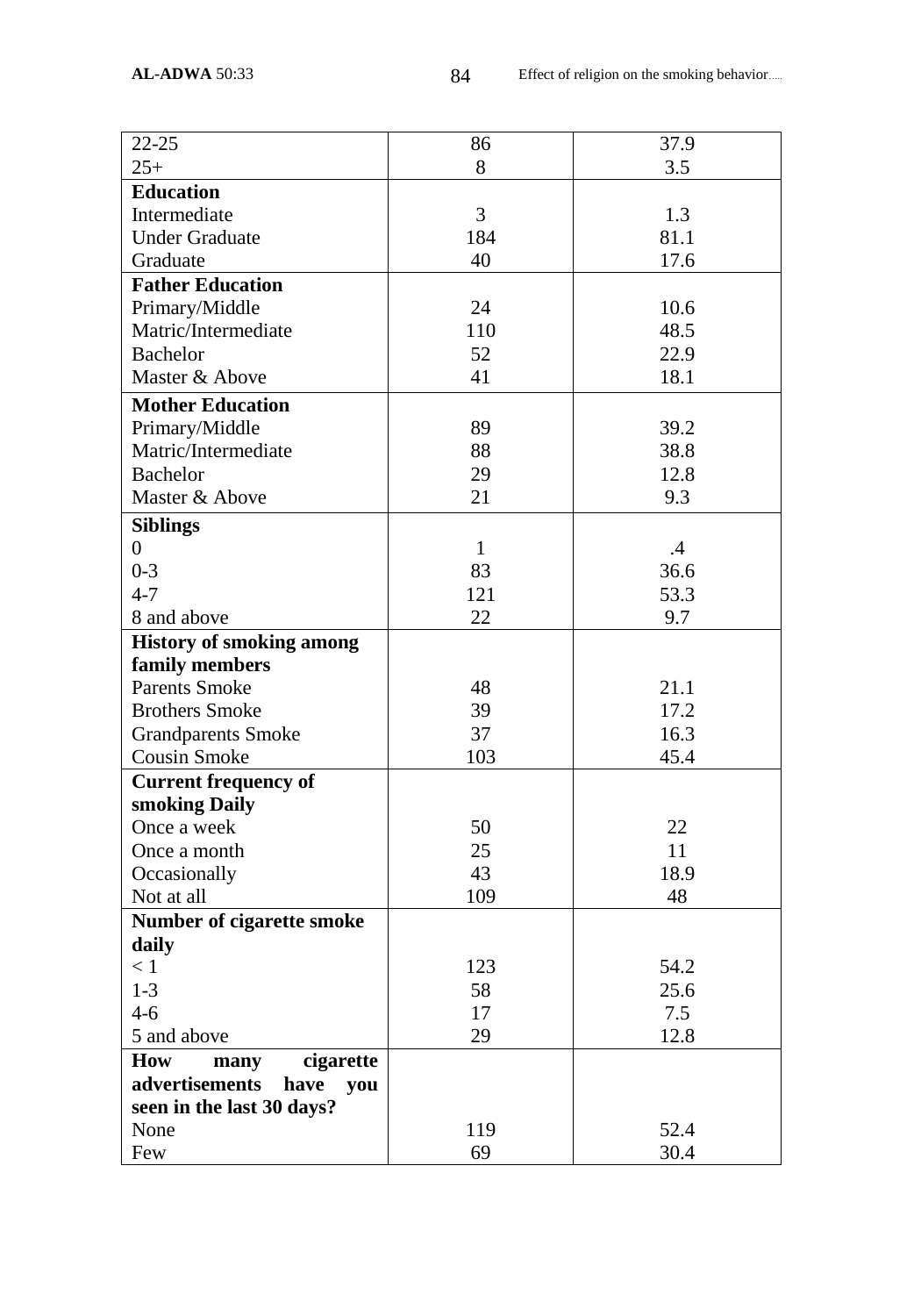| Many                           | 39  | 17.2 |
|--------------------------------|-----|------|
|                                |     |      |
|                                |     |      |
|                                |     |      |
| <b>Starting age of smoking</b> |     |      |
| 10 Years old                   | 17  | 7.5  |
| $10 - 13$ Years                | 30  | 13.2 |
| $14 - 17$ Years                | 78  | 34.4 |
| Less than 17 Years             | 102 | 44.9 |
| What are who motivated         |     |      |
| you to start smoking           |     |      |
| Friends                        | 166 | 73.1 |
| Media                          | 32  | 14.1 |
| Family                         | 29  | 12.8 |
| <b>Expenses on smoking per</b> |     |      |
| week (in rupees)               |     |      |
| $100 - 500$                    | 104 | 45.8 |
| $200 - 250$                    | 80  | 35.2 |
| $500 - 1000$                   | 43  | 18.9 |
| <b>Type of smoking</b>         |     |      |
| Cigarette                      | 167 | 73.6 |
| Shisha / Water Paper           | 46  | 20.3 |
| E- Cigarette                   | 14  | 6.2  |

### **General Percent about smoking:**

 Figure-1 shows the general information details about respondent. About 79 percent of respondents claimed that no one ever refused to sell cigarettes to them because of their young age (G1). Most of the respondents family members are using tobacco (57 percent) (G2); about 56 percent of respondents tried smoking in the past 12 months (G3). About 61 percent respondent that they are not currently smoking (G4) and only 61 percent are reading books or any other literary materials as hobby (G5). About 82 percent of respondent play games (indoor or outdoor) (G6) and about 82 percent have access to computer (G7).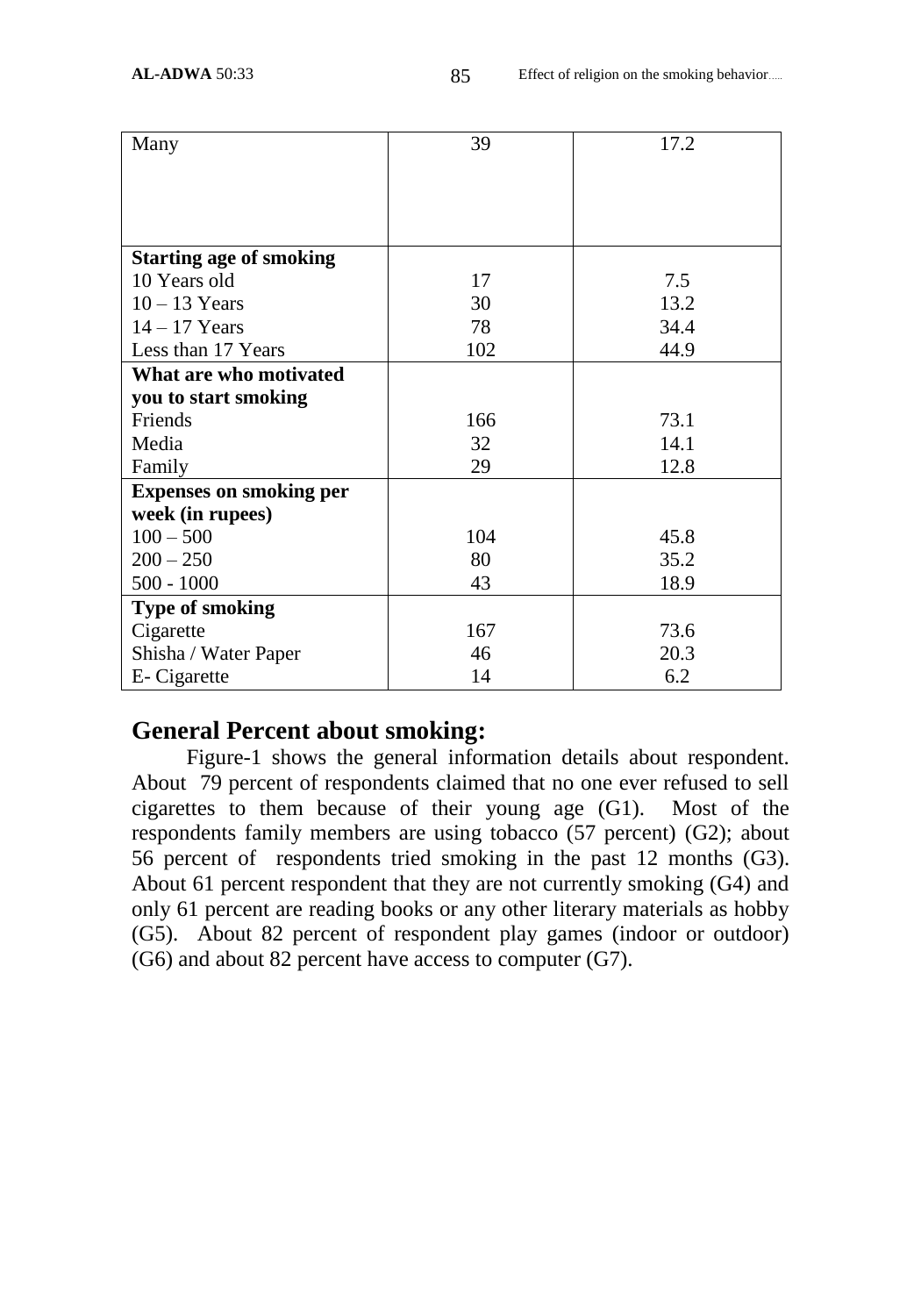

**Figure 1** General Information

# **Religion Effect on Smoking Behavior :**

Figure 2 depicts the religion effect on smoking behaviour. Religious activities effect smoking practices of children and adolescents. It is indicated in binary form  $(0=Yes, 1=No)$ . About 61 percent of respondents showed thtat religion affects their smoking behaviour (RP20); and about 68.3 percent support the fatwa on smoking forbiddances (RP21). Most of respondents believe (RP22) that smoking portrays an act of rebellion and disobedience towards Islam (72.7 percent) and about 84 percent of respondent believe that Islam affects one's decision to smoke or not (RP23). Importantly, about 72.2 percent (RP24) belive that 'People who indulge in religious practices have less tendency to smoke' and about (RP25) 69.2 percent of respondent believe that 'A smoker is considered as someone who takes religious duties lightly'.

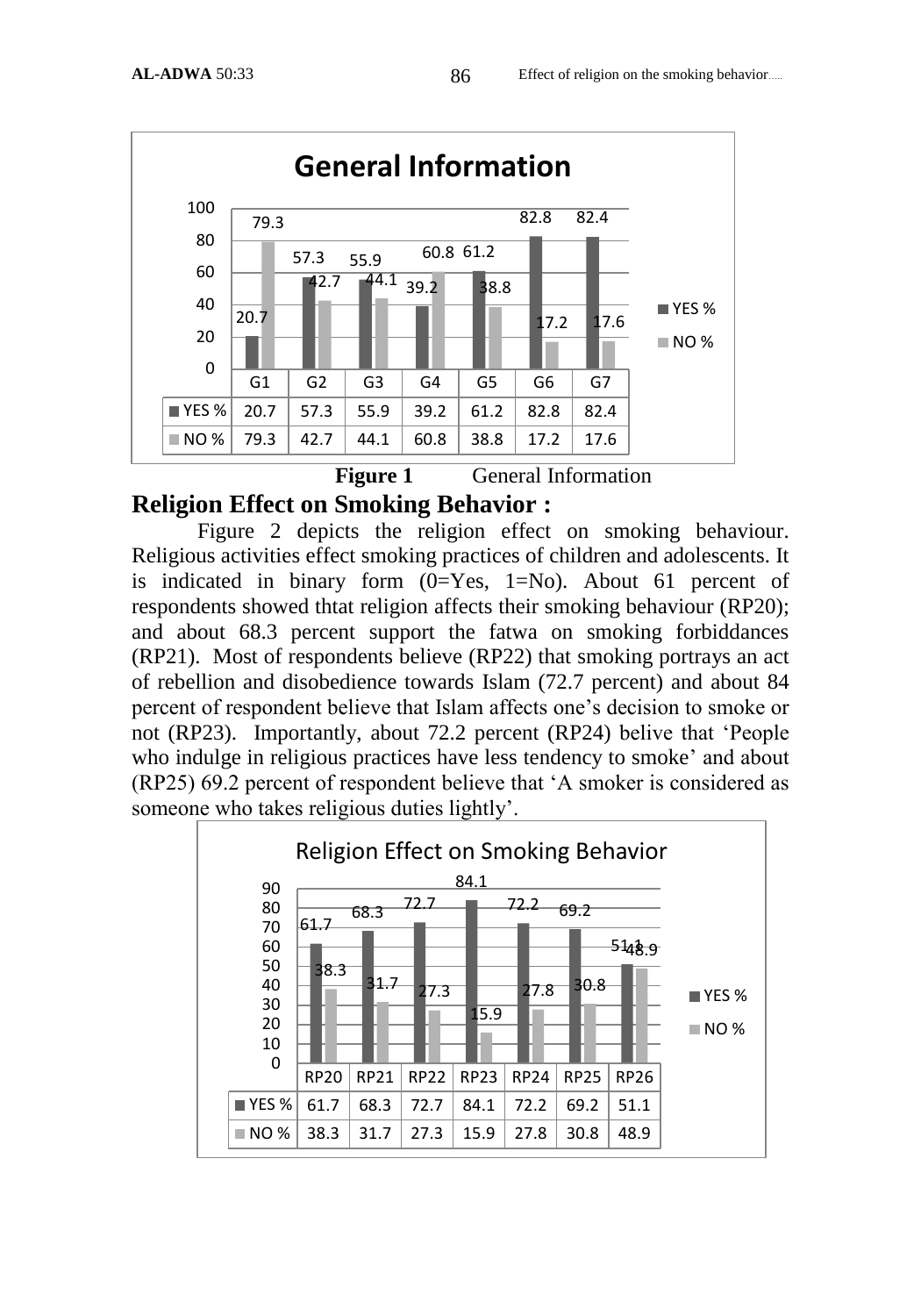#### **Figure-2** Religion Effect on Smoking Behavior **Perceptions about smoking practices**

Respondents' general perceptions about smoking practices are shown in Figure 3. The results show the perception about smoking how children' and adolescents perceive smoking whether they feel comfortable with smoking or not. Five point Likert scale is used ranging from 1 (strongly disagree) to 5 (strongly agree). The results show that only 27.8 percent of respondents agree that certain types of smoking are safer than others; however 22.8 percent are disagree with this statement.



**Figure-3** Respondents general perception about smoking practices About 20.2 percent of respondents agree that parents' intervention in smoking decision does not affect respondents' decisions about smoking although 62.5 percent were not agree as they think it affects smoking decisions. About 61.6 percent response shows that unhealthy behaviors are avoided due to faith in children and adolescents. Religious activities prevent one from smoking with the response rate of 57.3 percent. About 44.5 percent response rate show that respondents' feel oblivious to the presence of smoker near them. People want to quit smoking but it is difficult to quit due to addiction with the response rate of 57.3 percent. Religious means affect the cessation of smoking with the response rate of 49.8 percent. The above response rates depict the perception of respondents about smoking practices.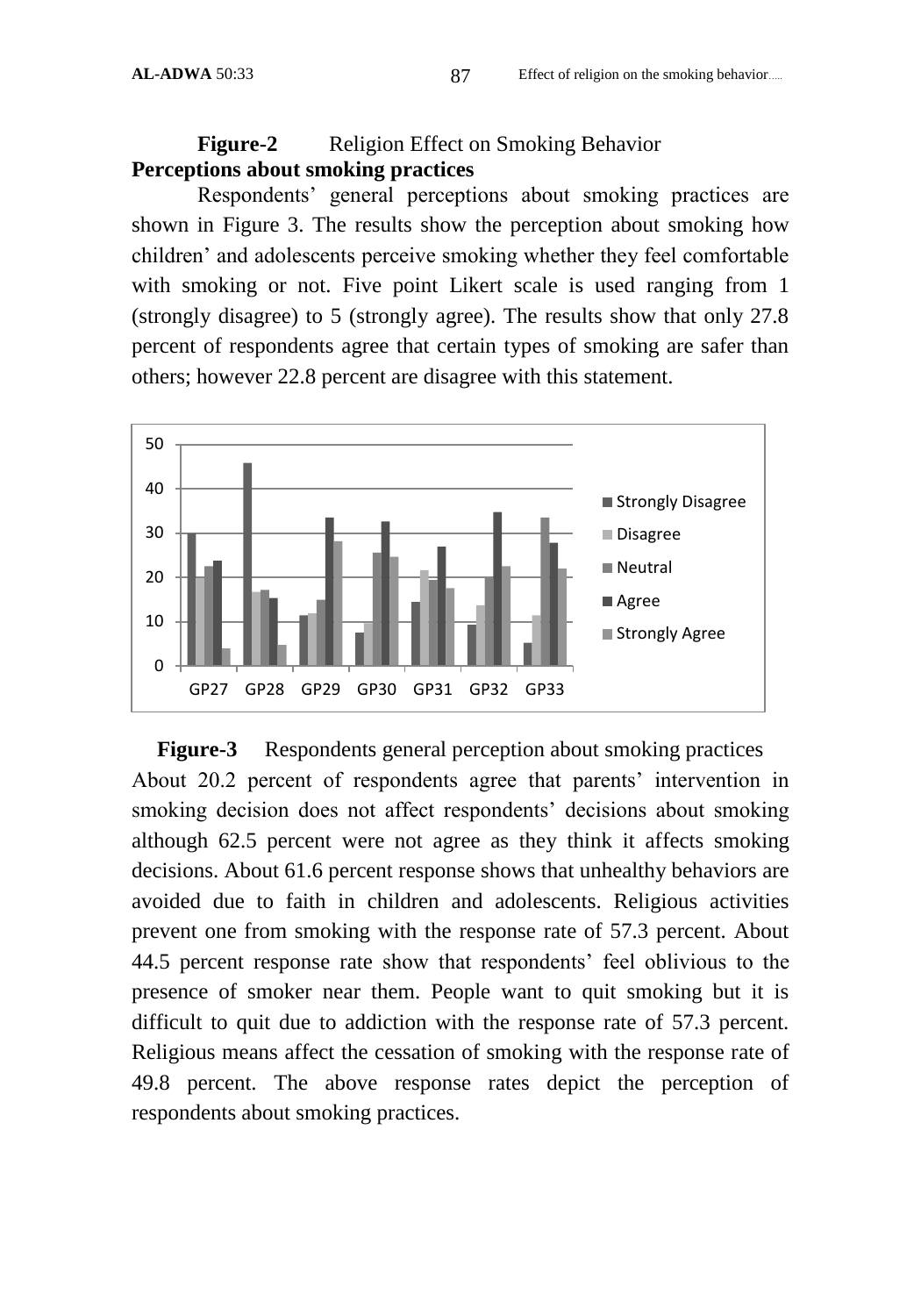#### **Discussion:**

The majority of the students in current study started smoking at the age of 16–22 years, which is in accordance to other published studies (Koenig et al. 1998). It was observed that a large number of smokers were aware of the fatwa for forbidding smoking practice, yet a low proportion of the smokers supported it. The likely reason of this finding could be due to their beliefs that smoking is not harmful and should not be considered forbidden in Islam. This argument is supported by another finding of this study that showed that fewer number of smokers think that smoking is prohibited in Islam because of its potential harm than non-smokers (Yong et al. 2009).

In case of perception about religion, religious practices significantly predicted smoking behavior. Students who practiced Islam (that is, students who answered affirmatively questions about reading Quran, reciting Quran, performing prayers at the Mosque, maintaining the five daily prayers, giving to charity, and faithful status) were less likely to smoke. These findings are compatible with (McFadden et al., 2011) who noted that an increasingly higher proportion of the non-religious used tobacco. The Quran prohibits physically harmful behaviors, and tobacco use is considered haram (unlawful) in Islam. Because Pakistan is an overwhelmingly Islamic country and Pakistani people readily accept teachings that reference principles found in the Quran, it is recommended that religious principles be included in smoking prevention programs for use in Pakistan.

The influence of peers' smoking behaviors has been well documented (Mahabee-Gittens et al. 2013; Park et al. 2012, Villanti et al. 2011). Clearly, results showed that smoking behavior in this was significantly predicted by the peers' smoking behaviors. The respondents intention towards smoking increased substantially as the number of friends who smoked increased.

These results demonstrated that knowledge about the danger of smoking was a predictor of smoking behavior. Risk awareness alone seems insufficient to deter smoking (Hamner and Stumpfa 2001). To be acceptable to the public in general, any educational program to reduce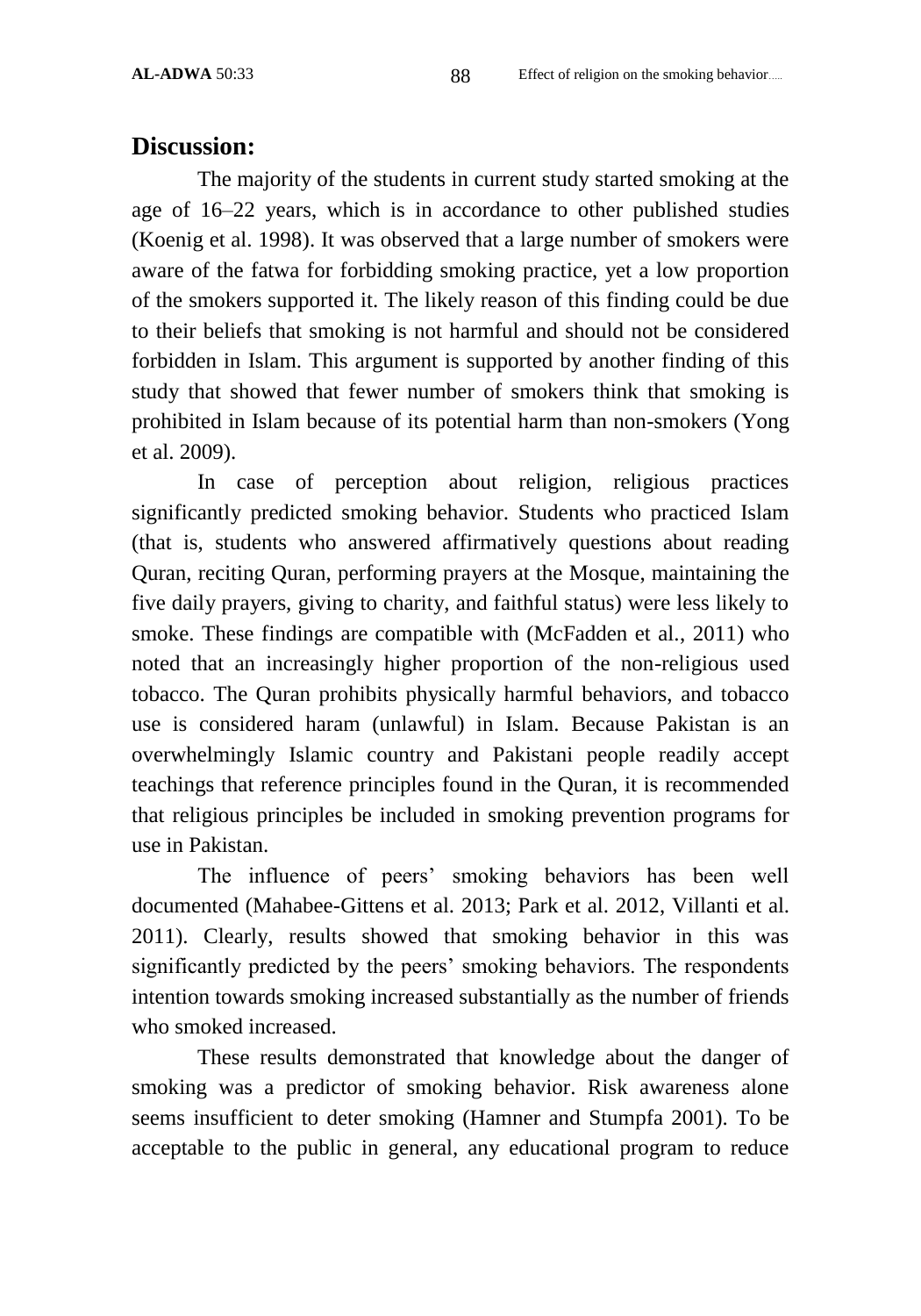smoking behavior will need to include a section on knowledge of danger, because that is what the public expects. The contribution of knowledge to behavior change, although significant in this study, was very small. The results of this study suggest that the prevalence of smoking among college students is higher than previously reported. The need for prevention program to reduce smoking related morbidity and mortality is supported. Prevention program at the college level or earlier is needed in Paksitan, if the rates of smoking are to decline. Prevention programs will need to include education and changes in public policy. More research is needed to develop prevention plans.

This research suggest that effective prevention program will need to address three of the four factors studied in this research: religion, peer' attitudes, peers' behaviors, and knowledge. Unless a prevention program in Pakistan is multidimensional and addresses these factors and probably other, it will likely fail. Without a full understanding of how these factors interact and a better understanding of the behavior change of quitting and taking up smoking, it will be difficult to design effective prevention programs. Based on the results of other research (Mahabee-Gittens et al. 2013; Villanti et al. 2011; Kong et al. 2012; Luk et al. 2010), it is likely that prevention programs also will need to include the involvement of parents.

The most significant finding of this study is the importance of the interaction with cousin develops intention toward smoking on the smoking behavior of adolescents. There is a clear need to more fully understand the dynamics of peer relationships, if prevention programs. To better understand peer dynamics among male Pakistani youth, it is likely that qualitative research methods will yield the most valuable data. Knowing about the dynamics of relationships with relatives, as seen by the young people themselves, will be necessary first step in developing more sophisticated quantitative measures. Individual interviews with young men and focus groups with young men, both carefully planned and carried out with trained researchers, should generate valuable data for developing both more sophisticated measures of peer dynamics and educational programs to help young men manage peer pressure.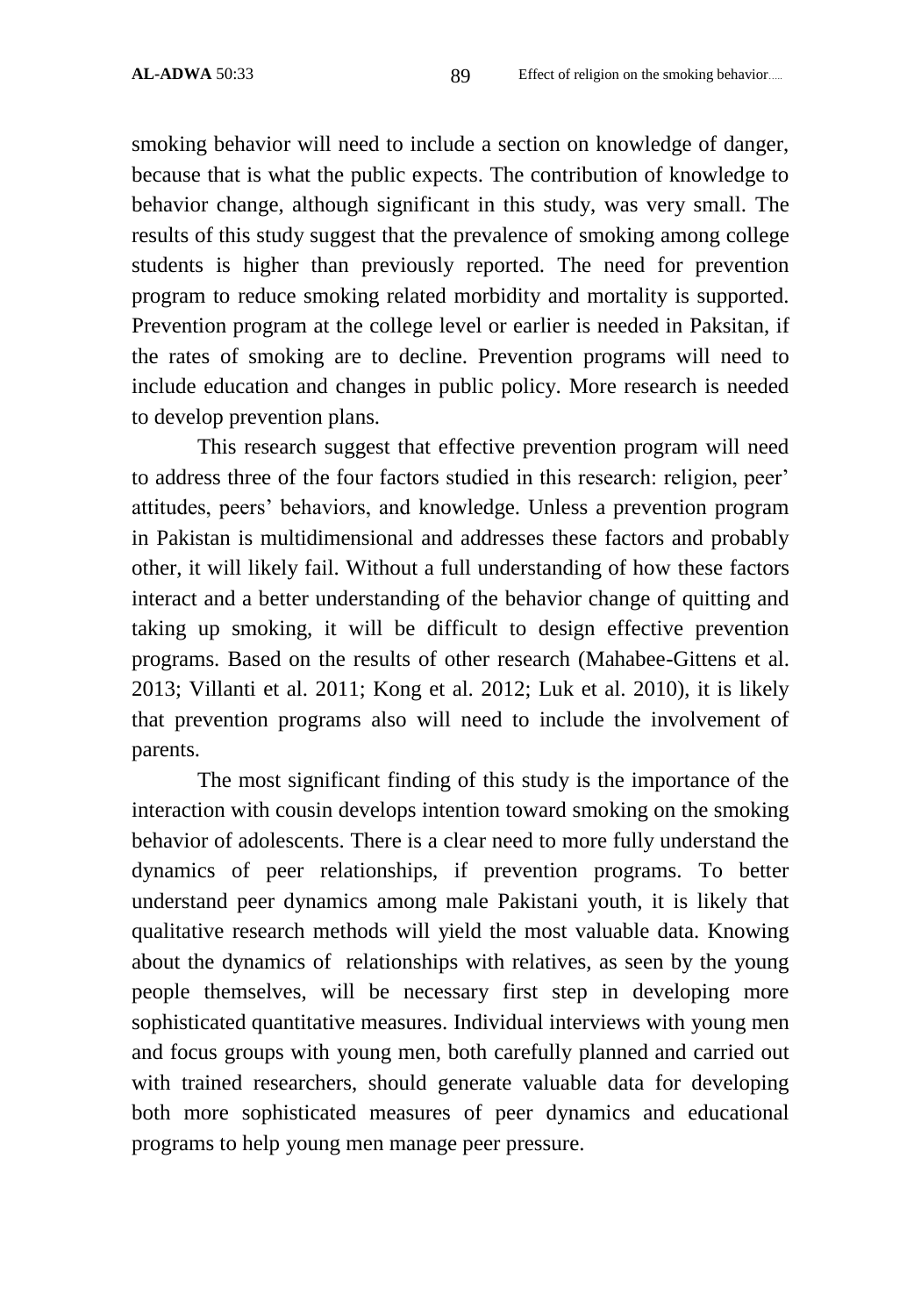This study confined itself to studying males in few colleges and universities therefore, the generalizability of the results is limited. Therefore, it is likely that the finding of this study generalize to other male college and university students. There is little research about adolescent smoking behavior in Pakistan. There is a need for: (1) studies exploring further the dynamics of peer/relatives relationships, (2) basic descriptive research of smoking behaviors among non-college young people and among women in metropolition cities (3) increased research in each of the areas explored in this research, (4) detailed studies of cigarette smoking, following the pattern used for sheesha research, (5) studies of the effects of the government's policies on tobacco marketing on adolescent smoking rates, and (6) studies that carefully evaluate the effectiveness of prototype smoking prevention programs.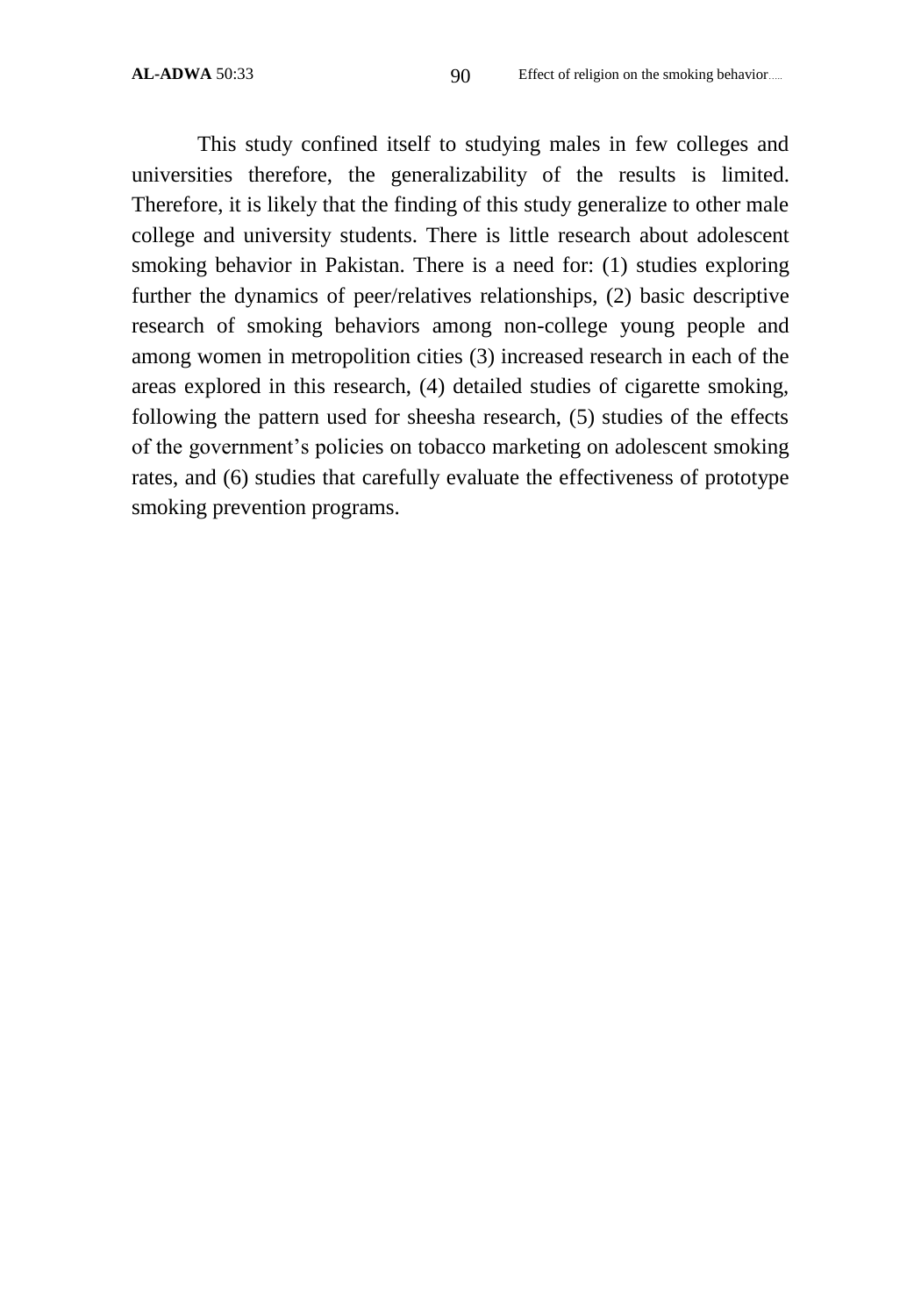## **References**

- 1. Chassin, L., Presson, C.C., Sherman, S.J., Montello, D., McGrew, J. (1986) Changes in peer and parent influence during adolescence: Longitudinal versus cross-section
- 2. Conrad, K. M., Flay, B. R., & Hill, D. (1992). Why children start smoking cigarettes: predictors of onset. British journal of addiction, 87(12), 1711-1724.
- 3. Farkas, A. J., Gilpin, E. A., White, M. M., & Pierce, J. P. (2000). Association between household and workplace smoking restrictions and adolescent smoking. *Jama*, *284*(6), 717-722.
- 4. Flay, B.R., Petraitis, J.(1994), The theory of triadic influence: A new theory of health behavior with implications for preventive interventions. Advance Medical Sociology, 4, 19-44
- 5. Guindon, G.E, Boisclair, D. (2003), Past, Current and Future Trends in Tobacco Use. Health, Nutrition and Population discussion Paper #6, World Bank, Washington DC.
- 6. Jackson, C., Henriksen, L., Dickinson, D., Messer, L., & Robertson, S. B. (1998). A longitudinal study predicting patterns of cigarette smoking in late childhood. Health Education & Behavior, 25(4), 436-447.
- 7. Koenig, H. G., George, L. K., Cohen, H. J., Hays, J. C., Larson, D. B., & Blazer, D. G. (1998). The relationship between religious activities and cigarette smoking in older adults. Journal of Gerontology: Medical Sciences, 53, 426–434.
- 8. Kong, G., Camenga, D., & Krishnan-Sarin, S. (2012). Parental influence on adolescent smoking cessation: Is there a gender difference? Addictive Behaviors, 37(2), 211–216
- 9. Leatherdale, S. T., Cameron, R., Brown, K. S., & McDonald, P. W. (2005). Senior student smoking at school, student characteristics, and smoking onset among junior students: a multilevel analysis. Preventive medicine,40(6), 853-859.
- 10. Lightwood, J.M, Glantz, S.A. (1997), Short-term economic and health benefits of smoking cessation: myocardial infarction and stroke. Circulation, 96, 1089-1096
- 11. Luk, J. W., Farhat, T., Iannotti, R. J., & Simons-Morton, B. G. (2010). Parent–child communication and substance use among adolescents: Do father and mother communication play a different role for sons and daughters? Addictive Behaviors, 35, 426–431
- 12. Mahabee-Gittens, E. M., Xiao, Y., Gordon, J. S., & Khoury, J. C. (2013). The dynamic role of parental influences in preventing adolescent smoking initiation. Addictive Behaviors, 38, 1905–1911